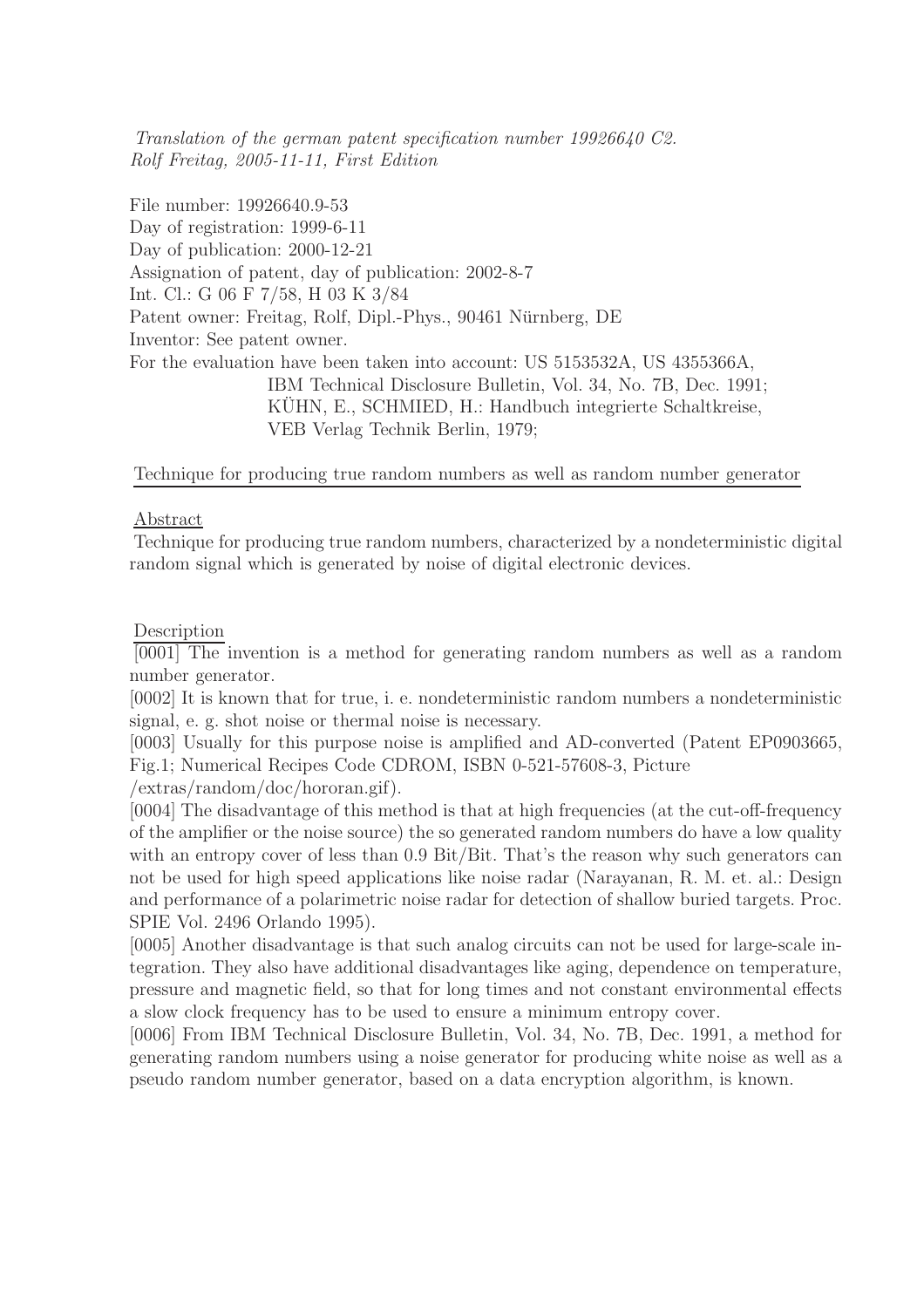[0007] From US 4355366A a random number generator is known which consists of a noise generator and a sample register. The random number generator has an additional circuit for reducing the autocorrelation.

[0008] The underlying task of the invention is therefore to produce high quality true random numbers, i. e. with an entropy cover of 0.99 Bit/Bit, at high clock frequencies (above 1 GHz) only with digital electronic components which can be used for large-scale integration.

[0009] This task is solved with a method and respectively a generator du to the patent claims 1 to 11.

[0010] In this way the random numbers from a digital noise source are combined via boolean logic with the random numbers produced by another (or more) noise source(s) or a pseudo random number generator.

[0011] The entropy cover of the random numbers, produced this way, can be increased up to the theoretical limit of 1.0 Bit/Bit arbitrary close by combining them with other random numbers from one or more digital noise sources. In case of the EXOR  $(= \text{sum modulo } 2)$ , least significant bit) and EXNOR this follows from the central limit theorem.

[0012] For applications which do need random numbers without a minimum entropy cover it is enough to do this combination with pseudo random numbers, e. g. with maximum length shift register sequences.

[0013] One advantage of the invention is that it is completely digital and can be integrated e. g. in a CPU. By this means the random numbers can be produced without waiting cycles at full clock speed and does not need latching. This can be used e. g. for Monte-Carlo-Simulations where the CPU time for calculating (pseudo-)random numbers can be economized.

[0014] Another advantage is that the clock frequency can be decreased stepless down to 0.0 Hz (e. g. for a sleep mode).

[0015] Fig. 1 shows the structure of a true random generator which boolean combines a nondeterministic vector (i. e. bunched circuit) from a nondeterministic source n and a deterministic vector d to the true random vector (=random number) as output. A concrete example is shown in Fig. 3.

[0016] Fig. 2 shows the structure of a true random generator which boolean combines a nondeterministic vector (i. e. bunched circuit) from a nondeterministic source n to the true random vector (=random number) as output. A concrete example is shown in Fig. 4.

[0017] Example implementations are shown in the following two circuit diagrams and are described below.

[0018] Because a m-Bit random number generator (with full clock speed) can be composed of m 1-Bit random number generators these circuit diagrams are for 1-Bit random number generators.

[0019] Fig. 3 is a circuit diagram of a random number generator (1 Bit). As nondeterministic digital noise sources two inverting Schmitt triggers 0 and 6 are used, which are oscillating asynchronous to the (system-)clock and with a phase noise of empiric approx. 5 %.

[0020] The following two D Flip-Flops 1 and 8 do read the primary random bits synchro-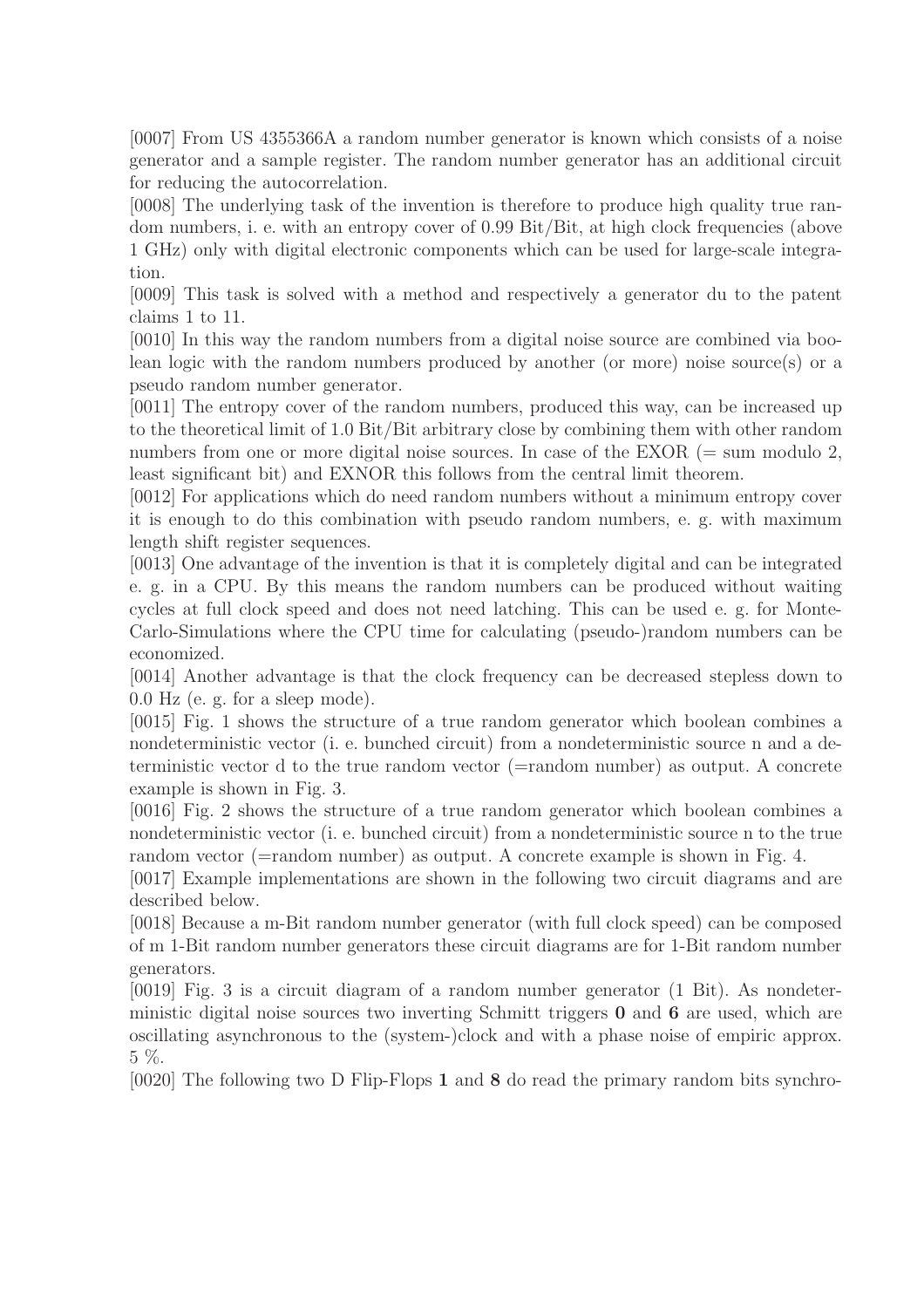nous. To ensure that the random bit sequences therewith produced do contain approximate equal numbers of zeros and ones, the signal from the upper Schmitt trigger 0 after the synchronization  $(R1)$  is inverted cyclic with the halved clock  $(\text{clk}/2)$  from a T Flip-Flop 2 and an EXOR gate 3. For the same purpose the signal from the lower Schmitt trigger is used to drive a T Flip-Flop 7 to count the rising edges modulo 2 before the synchronizing D Flip-Flop 8.

[0021] With the 97-stage shift register 5 and the gate 4 a pseudo random bit sequence (PN1) of length  $2^{97} - 1$  is produced (Numerical Recipes in C, 2nd ed., ISBN 0-521-43108-5, Page 298-299).

[0022] If the random number generator consists of several of these 1-Bit random number generators, the other pseudo random bit sequence lengths should be coprime.

[0023] These three random bits are finally put together to one ( R1 EXOR R2 EXOR PN1 EXOR  $\text{clk}/2$ ), which is the output, by the two EXOR gates 9 and 10.

[0024] The technology used, CMOS (as yet), ECL, TTL or other, is secondary. Dependent on the technology used, aging and environment effects like temperature and supply voltage the nondeterministic signals R1 and R2 are changed but by the EXOR of R1 and R2 these influences are partially compensated and by the EXOR of the pseudo random bits (PN1) the remaining correlations are dissembled so, that they are practical undetectable.

[0025] Fig. 4 is another circuit diagram of a true random number generator (1 Bit). The chains of inverters 1 do delay the (system-)clock with a delay fluctuation of empiric approx. 5 % per inverter. The runtime through the chain of inverters is, due to the central limit theorem, (nearly) normal distributed and the standard deviation of the runtime is therefore (nearly) proportional to the square root of number of inverters. Thus, if the inverter chain length of 8 in Fig. 2 has too small runtime fluctuations this can be solved by extending them.

[0026] After the rising edge at the clock input the first two D Flip-Flops 2 and 3 do output a 0 (low) when the runtime of the inverter chain at clock input was shorter as the one from the inverter chain at the data input and 1 (high) else. The following two D Flip-Flops 4 and 5 do read these primary random bits synchronous. With the logic gate 6 the EXOR of two random bits is generated to further increase the entropy cover.

## Patent claims

- 1. Method for generating of true random numbers, characterized in that a nondeterministic digital random signal is generated by using the noise of digital components as a signal source.
- 2. Method according claim 1, characterized in that the non deterministic random signal is generated by using the phase noise of digital components.
- 3. Method according claim 1 or 2, characterized in that one or more non deterministic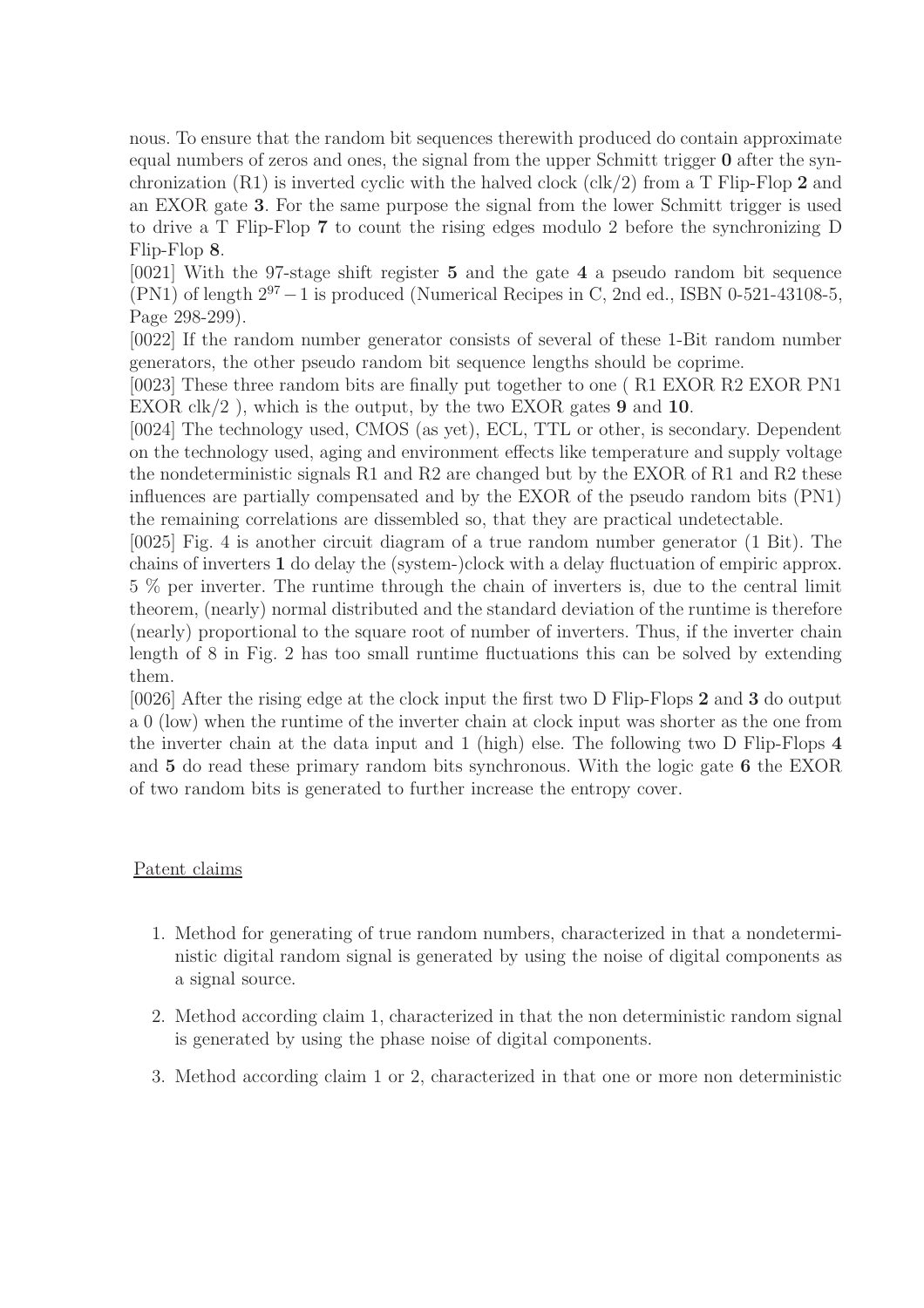digital random signals are generated out of the time shifts between chains of logic gates.

- 4. Method according claim 1 to 3, characterized in that the non deterministic random signal is combined boolean with one or more other digital random signals.
- 5. Method according claim 3, characterized in that as a boolean operation the EXOR or EXNOR is used.
- 6. Method according one of claims 1 to 5, characterized in that several nondeterministic random signals are combined via boolean logic.
- 7. Method according one of claims 1 to 6, characterized in that one or more nondeterministic random signals are combined with one or more deterministic random signals via boolean logic.
- 8. Method according claim 7, characterized in that the deterministic random signals are half of the clock or a shift register sequence of maximum length.
- 9. Method according one of claims 1 to 8, characterized in that as non deterministic digital random signal source one or more freely oscillating regenerative logic gates are used.
- 10. Method according one of claims 1 to 9, characterized in that as non deterministic digital random signal source one or more ring oscillators are used.
- 11. Generator of random numbers for executing the method according one of claims 1 to 10, characterized in that true random numbers are generatable out of the least significant bits of the sums of several non deterministic digital random numbers, e.g. with EXOR.
- 12. Generator of random numbers according claim 11, characterized in that true random numbers are generatable out of the least significant bits of the sums of one or more non deterministic digital random numbers and one or more deterministic random signals, e.g. with EXNOR.
- 13. Generator of random numbers according claim 11 or 12, characterized in that as non deterministic digital signal sources inverting Schmitt triggers are used.
- 14. Generator of random numbers according claim 11 or 12, characterized in that the generator of random numbers have chains of logic gates with inverters.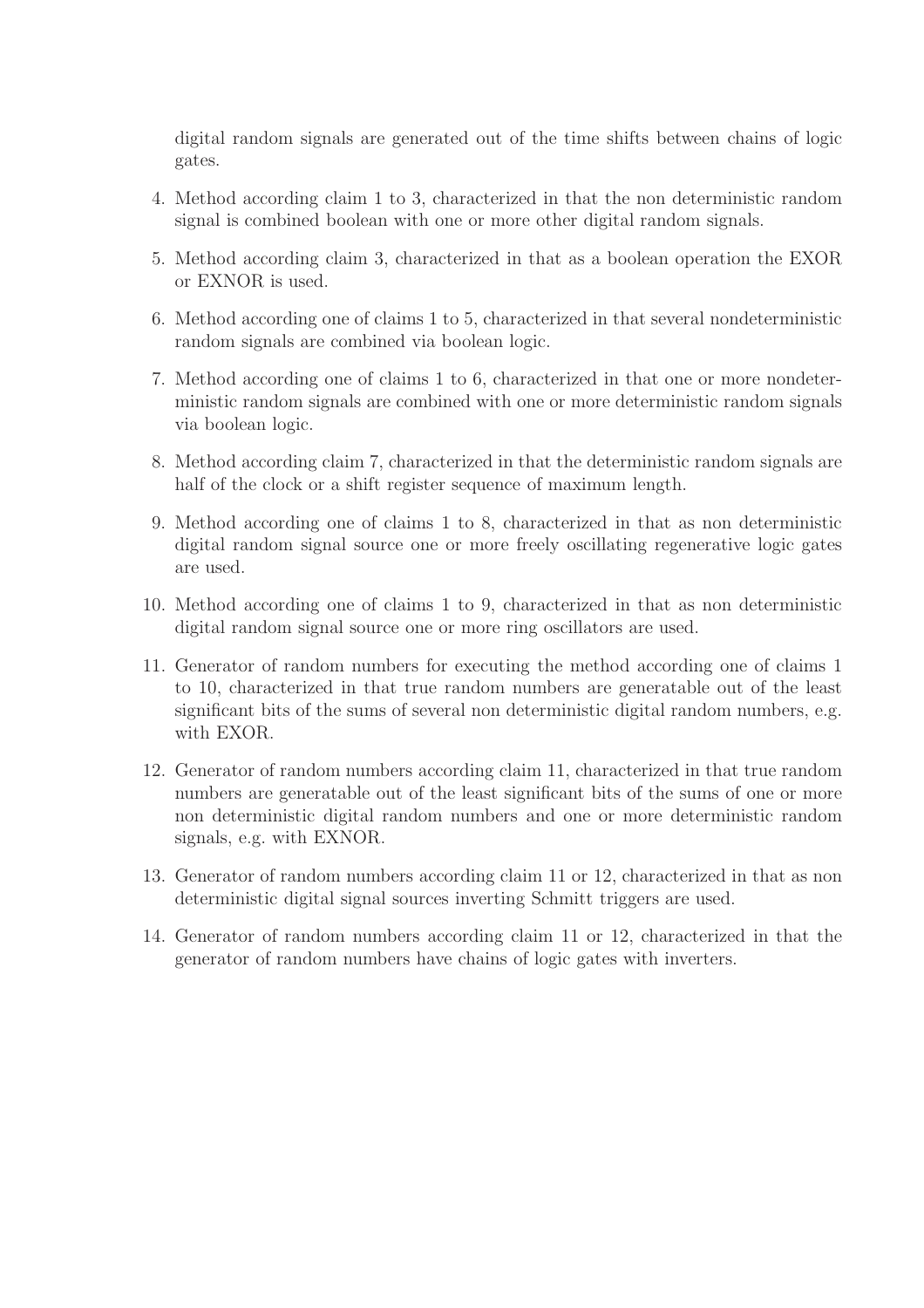

# Fig. 1



Fig. 2